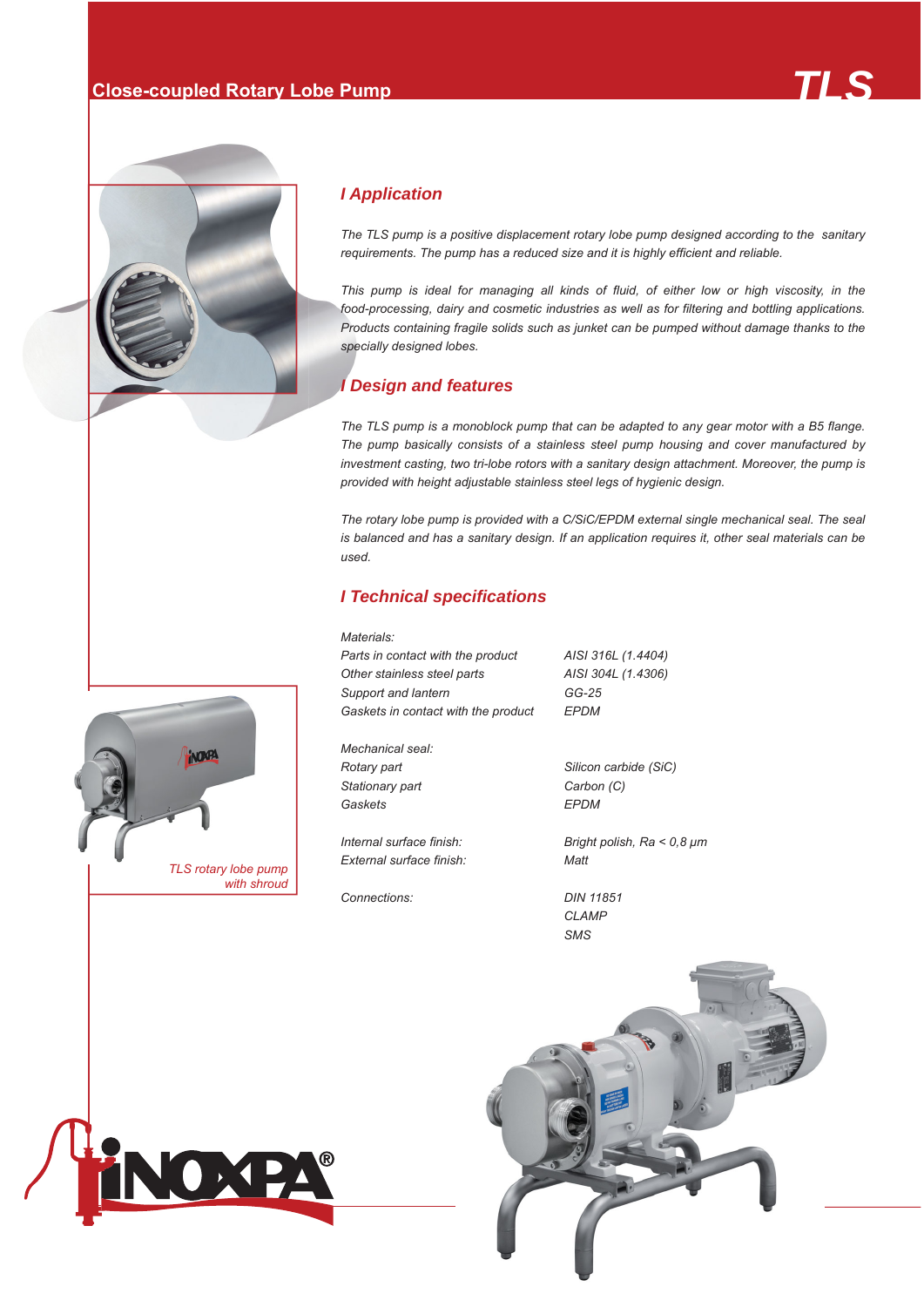### *I Technical specifications*

| Operating limits:<br>Nominal pressure<br>Temperature range |                | 1200 kPa (12 bar)<br>-10 to 120 °C (EPDM) |                                   | 174 PSI<br>14°F to 248°F                  |  |  |  |  |  |
|------------------------------------------------------------|----------------|-------------------------------------------|-----------------------------------|-------------------------------------------|--|--|--|--|--|
|                                                            |                | +140°C (SIP, max. 30 min.)<br>284°F       |                                   |                                           |  |  |  |  |  |
|                                                            | <b>DN</b>      | <b>Maximum</b><br>speed<br>$min-1$        | <b>Maximum</b><br>pressure<br>bar | <b>Volume per</b><br>revolution<br>I/rev. |  |  |  |  |  |
| <b>TLS 1-25</b>                                            | 25<br>1"       | 950                                       | $12 \overline{ }$                 | 0,10                                      |  |  |  |  |  |
| <b>TLS 1-40</b>                                            | 40             | 950                                       | $\overline{7}$<br>0,14            |                                           |  |  |  |  |  |
| <b>TLS 2-40</b>                                            | $1\frac{1}{2}$ | 950                                       | $12 \overline{ }$                 | 0,23                                      |  |  |  |  |  |
| <b>TLS 2-50</b>                                            | 50             | 950                                       | 7                                 | 0,30                                      |  |  |  |  |  |
| <b>TLS 3-50</b>                                            | 2"             | 720                                       | $12 \overline{ }$                 | 0,68                                      |  |  |  |  |  |
| <b>TLS 3-80</b>                                            | 80<br>3"       | 720                                       | 7                                 | 0,95                                      |  |  |  |  |  |

#### *I Motor and gear unit*

*Helical gear unit with B5 flange in compliance with the IEC standards and triphasic induction motor 4 poles=1500/1750 rpm, efficiency class according to EC regulation, IP 55 protection and F-class insulation.*

*3 phases, 50 Hz, 230 V Δ / 400 V Υ, ≤ 4 kW 3 phases, 50 Hz, 400 V Δ / 690 V Υ, ≥ 5,5 kW*

### *I Options*

*Pump casing with drain port. Mechanical seal options: SiC/SiC, TuC/SiC. Lip seal. FPM gaskets. External by-pass. Bi-lobe rotors. Stainless steel shroud can be mounted without disassembling the pump. Other drive types and protection classes. Different types of connections. Stainless steel trolley. Polyester or stainless steel control box.*



*The information is for guidance only. We reserve the right to modify any material or feature without notice in advance. Photos are not binding. For further information, please, consult our web site. www.inoxpa.com*

*FT.TLS.3.EN-0419*

FT.TLS.3.EN-0419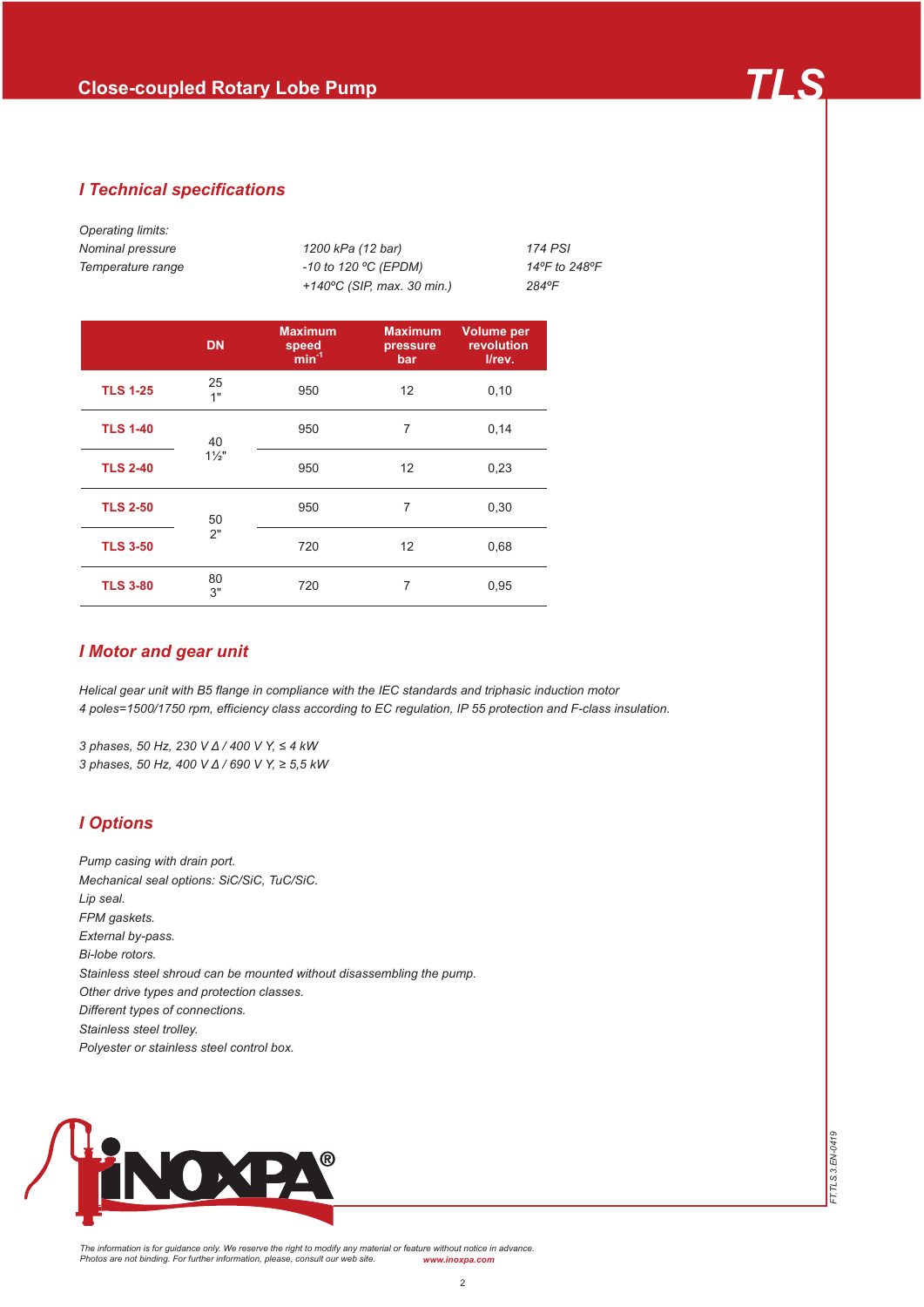# *I Performance chart*



## *I Dimensions*



| <b>Pump</b>     | <b>DN</b>      | D                |            |              |  |  |  |  |
|-----------------|----------------|------------------|------------|--------------|--|--|--|--|
|                 |                | <b>DIN 11851</b> | <b>SMS</b> | <b>CLAMP</b> |  |  |  |  |
| <b>TLS 1-25</b> | 25<br>1"       | 158              | 138        | 156          |  |  |  |  |
| <b>TLS 1-40</b> | 40             | 166              | 146        |              |  |  |  |  |
| <b>TLS 2-40</b> | $1\frac{1}{2}$ | 190              | 192        | 189          |  |  |  |  |
| <b>TLS 2-50</b> | 50             | 194              | 194        | 190          |  |  |  |  |
| <b>TLS 3-50</b> | 2"             | 239              | 239        | 235          |  |  |  |  |
| <b>TLS 3-80</b> | 80<br>3"       | 256              | 260        | 248          |  |  |  |  |
| $^\circledR$    |                |                  |            |              |  |  |  |  |



FT.TLS.3.EN-0419 *FT.TLS.3.EN-0419*

The information is for guidance only. We reserve the right to modify any material or feature without notice in advance.<br>Photos are not binding. For further information, please, consult our web site. www.inoxpa.com